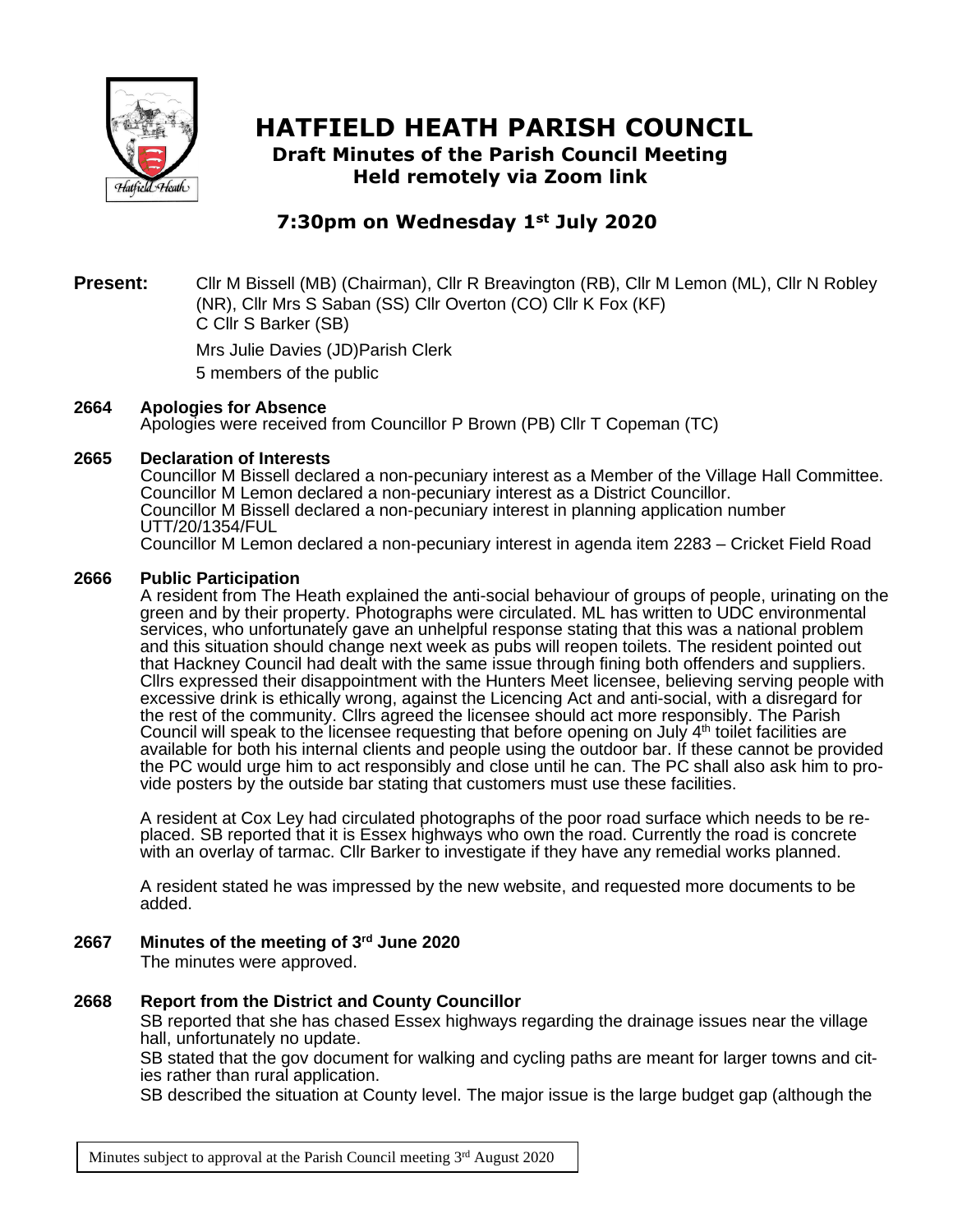Government have provided very large sums to the County and District).

ML stated that he has not attended meetings for 6-7 weeks due to ill health.

ML reported that the District Council have been working under difficult circumstances and providing a very good service. Cllr Lemon expresses his thanks to UDC Officers and asked that this be minuted.

ML reported that we need to implement an emergency response plan as a matter of urgency. **JD to draft a plan and the subcommittee to have discussions to bring to council at the next meeting.**

#### **2669 Financial Report**

# *a) Budget Report*

The budget report was provided, Cllrs requested to have last year's budget included in the document.

|                               |                            | Payment |           |  |
|-------------------------------|----------------------------|---------|-----------|--|
| Paid to                       | Description                | method  | Gross     |  |
| A J Gallagher                 | Insurance                  | Online  | £1,450.00 |  |
| <b>PW May Contracting</b>     | Village Green +allotments  | Online  | £615.52   |  |
| <b>PW May Contracting</b>     | Heath                      | Online  | £449.77   |  |
| J Davies                      | Salary June                | Online  | £807.84   |  |
| J Foster                      | Salary June                | Online  | £78.98    |  |
| S Foster                      | Salary June                | Online  | £78.98    |  |
| J Skyes                       | Salary June                | Online  | £170.59   |  |
| <b>HMRC</b>                   | <b>HMRC June</b>           | Online  | £98.30    |  |
| J Davies                      | Mileage - June             | Online  | £72.00    |  |
| J Davies                      | Expenses - zoom, ink paper | Online  | £46.53    |  |
| Unity                         | Service charge             | Online  | £18.00    |  |
| <b>ROSPA</b>                  | Playground inspection      | Online  | £107.40   |  |
| Kings of Essex                | car park repairs           | Online  | £1,135.20 |  |
| PW May Contracting            | Heath                      | Online  | £240.00   |  |
| <b>Rural Community of Es-</b> |                            |         |           |  |
| sex                           | Subscription               | Online  | £72.60    |  |
|                               |                            |         | £5,441.71 |  |

# *b) Approval of Expenditure*

The following items of expenditure were approved;

# **2670 Correspondence Report**

The report provided by JD was noted.

# **2671 To discuss the benefits of a Community Police Officer**

JD reported that she has contacted the parishes with Uttlesford District Council. At present 4 parishes have this on their agenda for their next meetings. Some parishes have not yet replied. **JD to chase.** Cllrs expressed that they are keen to start the application process as soon as possible.

#### **2672 Clerks Report**

Minutes subject to approval at the Parish Council meeting 3<sup>rd</sup> August 2020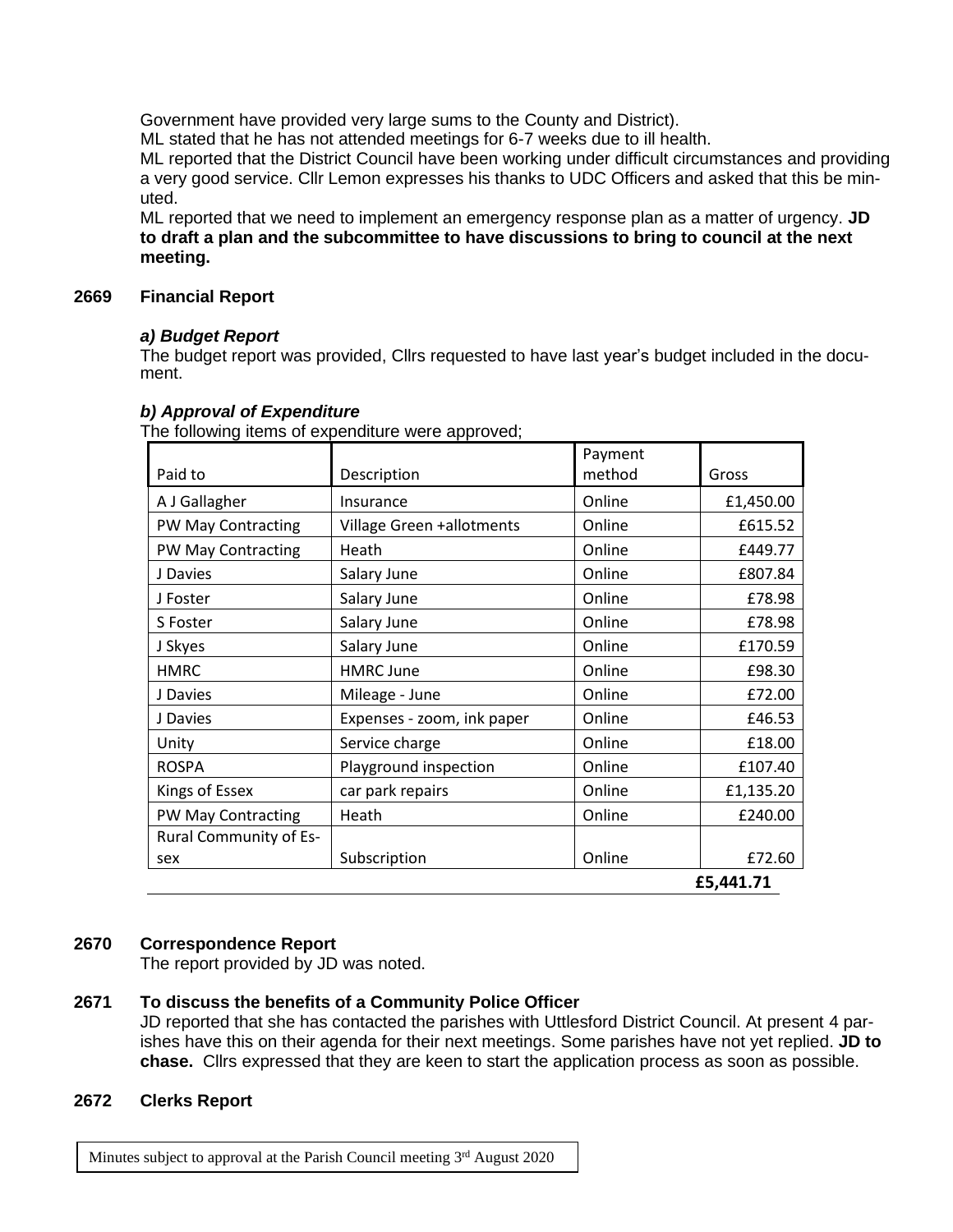- Temporary traffic Regulation Order at Friars Lane 29<sup>th</sup> July for 3 days. Essex County Council resurfacing intended road closure 20<sup>th</sup> August 2020 for 5 days for resurfacing works.
- Salt bag scheme has been ordered. JD ordering tarpaulin to cover the salt bags.
- JD attended a UDC planning meeting along with other parishes and town councils. The purpose of the meeting was to ensure that UDC were working well with parishes and towns. The overall feedback given;
	- o Towns and parishes should know when a large application comes in.
	- $\circ$  UDC and towns and parishes should work together at pre-application stage...the developer UDC and parishes and towns should discuss applications at the pre app stage.
	- $\circ$  Parishes to decide what they would like the 106 agreement to cover within the village.
	- $\circ$  All towns and parishes at the meeting complained regarding highways in particular the times at which they do their assessments and wonder if they even attend the site. UDC to follow this up with Essex Highways
- Playgrounds due to open  $4<sup>th</sup>$  July. JD currently trying to get on a course with EALC who are inundated and trying to put more courses on. JD has had a resident state that children have been using the play ground within lockdown. Laminated signs have been erected a number of times, and people have ripped them off.
- Resident had written regarding Cox Ley road condition and supplied photographs that have forwarded to Cllrs.
- Blocked drains have been reported next to the village hall. Essex Highways are aware and there is a reference number. Essex Highways have 28 days from reporting the problem to assess the situation, but Cllrs urged more priority.
- Resident reported they are happy with UDC refuse collection services. Suggests more bins on the heath and also in the village car park if possible. Resident is disappointed some villages tip their garden waste outside their property, in particular the footpath route joining Mill Lane and Broomfields.
- Unsociable behaviour on the Village Green. Resident has complained that since approximately 30<sup>th</sup> May the village green has been busy. Groups of people congregating and drinking, not abiding to the social distancing rules. Worst of all have been urinating by his property and on the green. Photographs were supplied and Clerk distributed to Cllrs.
- On the  $20<sup>th</sup>$  June a large-scale disturbance outside Hunters Meet. Police were called at 6.55pm with reports of a fight involving a large group of people. A 21-year-old man who was struck by a car remains in hospital with a head injury. An 18-year-old man who was hit with an unknown object suffered cuts and two broken teeth. They were driven by ambulance to Princess Alexandra Hospital in Harlow. The East Anglian Air Ambulance attended but was not needed. One man was arrested on suspicion of causing GBH (grievous bodily harm) with intent, dangerous driving and affray.

# **2673 Key Task Monitor**

Cllrs expressed that the key task monitor needs updating.

# **2674 Planning Matters**

# **a***) Applications determined by the Planning Authority;*

**Ref: UTT/20/1278/DOC** - Gladwyns Farm Sheering Road Hatfield Heath Bishops Stortford CM22 7LL

Application to discharge condition 8 (parking) attached to UTT/19/2159/FUL **Conditions discharged in full**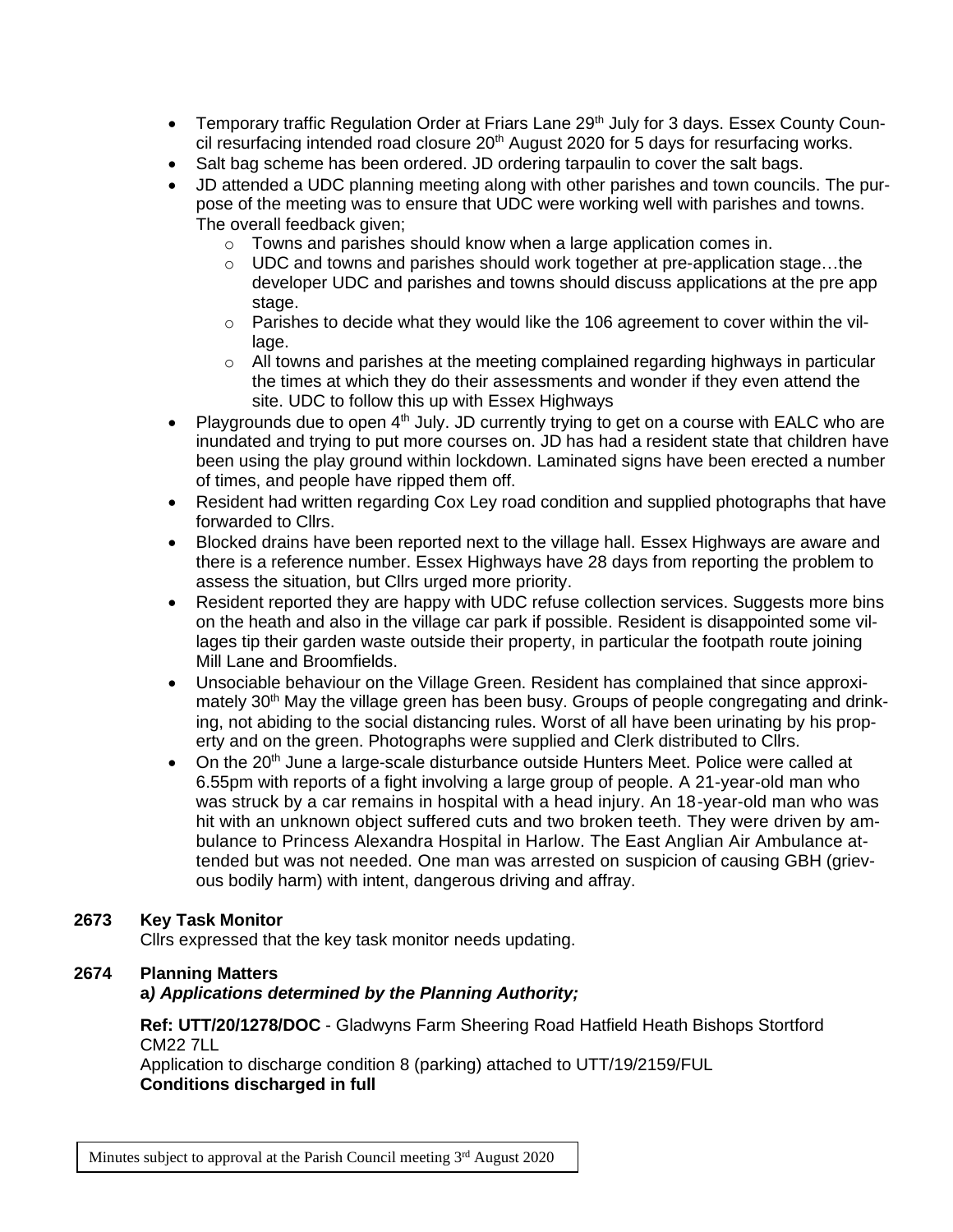**Ref: UTT/20/0397/FUL** - The Croft Stortford Road Hatfield Heath CM22 7DL Demolition of existing dwelling and construction of replacement dwelling in line with previous approval UTT/19/2550/HHF

# **Approved**

**Ref: UTT/20/1343/TPO -** 8 Cox Ley Hatfield Heath Bishops Stortford Hertfordshire CM22 7ER Crown 1 no. Oak

# **Allowed**

**Ref: UTT/20/0983/DOC** - Foxglove Farm Dunmow Road Hatfield Heath CM22 7BL Application to discharge condition 3 (details of sample materials) attached to UTT/19/1314/FUL (allowed under Appeal APP/C1570/W/19/3243843)

# **Conditions discharged in full**

**Ref: UTT/20/1006/TPO** - Walsingham Dunmow Road Hatfield Heath CM22 7EE Remove deadwood to 3 no. Oak

# **Allowed**

# **b) Planning applications to consider;**

**Ref: UTT/20/1321/CLE** - St Clouds Matching Road Hatfield Heath CM22 7AR Certificate of lawfulness for existing ground source heat pump at residential property.

#### **No Objections**

**Ref: UTT/20/1318/FUL** - Dawnings Chelmsford Road Hatfield Heath CM22 7BH Demolition of existing dwelling and erection of replacement dwelling

# **PC disagree with this application until the enforcement issue on the property has been satisfactory resolved.**

**Ref: UTT/20/1262/HHF** - Rose Cottage Pond Lane The Heath Hatfield Heath CM22 7AB Proposed part single, part two storey extension.

#### **No Objection**

**Ref: UTT/20/1365/FUL** - Foxglove Farm Dunmow Road Hatfield Heath CM22 7BL Application to vary condition 2 (approved plans) of UTT/19/1314/FUL (allowed under appeal ref APP/C1570/W/19/3243843) - to enable a revised scheme with a raised roof pitch and fully enclosed courtyard garden area.

#### **No Objection**

**Ref: UTT/20/1346/DOC** - Foxglove Farm Dunmow Road Hatfield Heath CM22 7BL Application to discharge condition 5 (Biodiversity Method Statement) and 6 (Ecological Design Strategy) attached to UTT/19/1314/FUL (allowed under Appeal APP/C1570/W/19/3243843) **No Comment**

**Ref: UTT/20/1354/FUL** - Skringills Ryes Lane Hatfield Heath Bishops Stortford CM22 7BP Section 73A Retrospective application for alterations to dwelling approved under UTT/18/3522/FUL.

# **No Objection**

Please note discussion of this application was at the end of the meeting, where MB left the meeting.

**Ref: UTT/20/1330/CLP** -The Beeches Sawbridgeworth Road Hatfield Heath Bishops Stortford Hertfordshire CM22 7DR

#### Conversion of existing barn into Annexe

**If the existing barn is on green belt land then we strongly object to protect green belt land.**

#### *c) Planning Enforcement Issues*

Unauthorised use of Green Belt Land at rear of High Pastures, Stortford Road. **Still open**.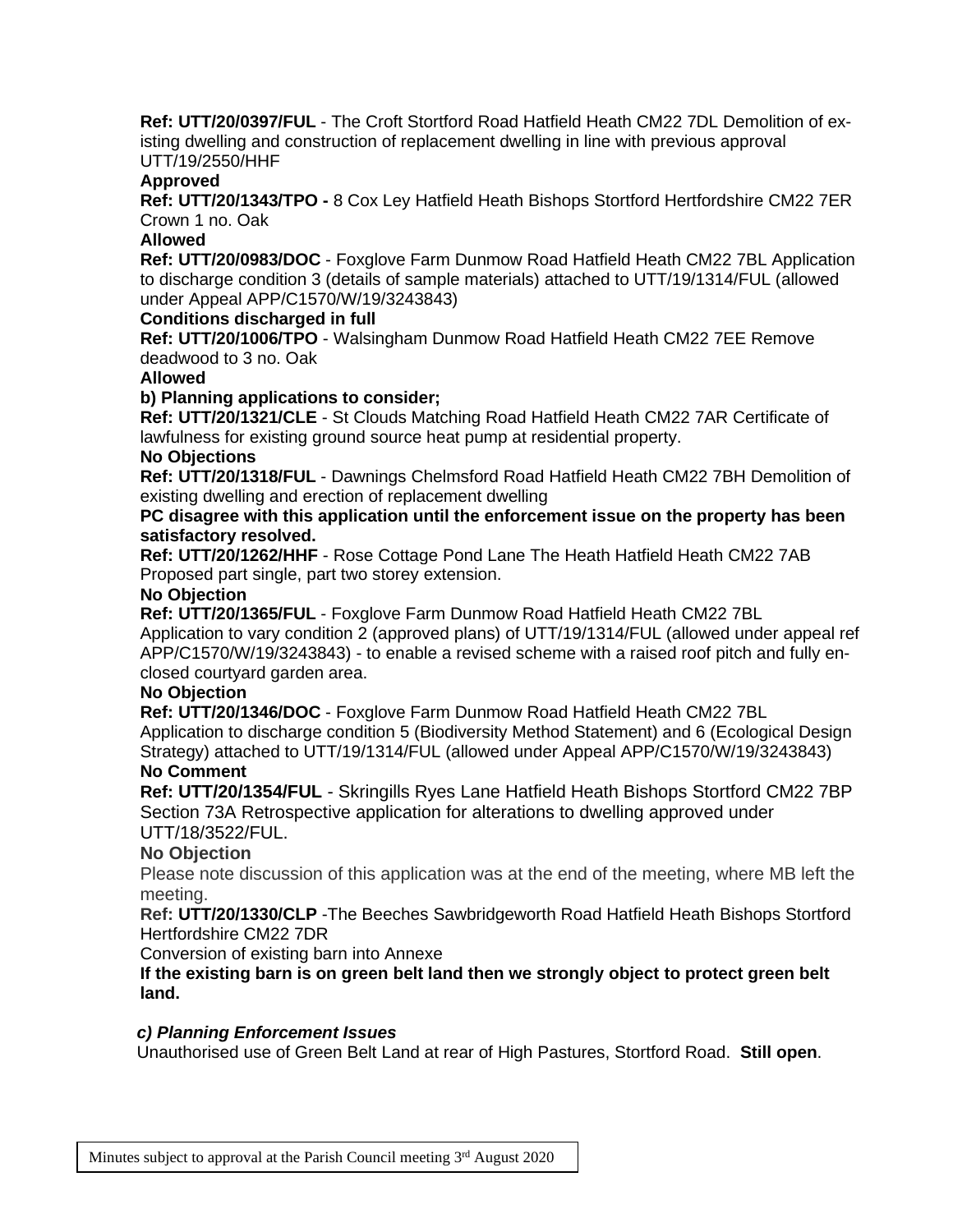# **2675 Highways Matters**

Cllrs discussed that they would like a blanket 30mph speed limit throughout the village. A 20 mph limit at some points was also discussed, although SB said this is very unlikely to be achieved. **NR to compile a letter to Essex highways** and cabinet minister for a 30mph throughout the village plus a proper controlled crossing at the crossing point outside the Coop. MB suggested **JD formally write to Essex highways** about the poor road condition of Cox Ley. MB also suggested that we may also want to talk to Hastoe if this development goes ahead since they could/should possibly contribute to the road resurfacing.

# **2676 Parking Management and maintenance of the Council carparks**

JD reported the hump to be re-tarmacked should be completed by the end of this week. JD chased today but no response.

NR reported he will be seeking quotations to unblock the drains.

NR previously circulated the quote for lighting. **JD to liaise with insurance company to ensure the lighting meets their expectations.** All Cllrs agreed that if the insurance company was happy with the lighting plan then we accept the quotation of £1394.00 +vat. **Agreed**

#### **2677 Allotment Report**

RB reported we are awaiting a quotation for the fence area, Clerk informed that this will be carried out on Monday. **NR. PB and RB to attend if possible.** Rents all collected.

#### **2678 Major flooding in Stortford Road**

NR reported that the owner of the Croft has submitted a scheme which we would try and fast track, costing £870.00. NR advised if we own the scheme then if any issues occur in the future we can deal with them and the scheme benefitted the whole community. Council then took a vote to pay for the scheme; 5 x Cllrs voted in favour of the scheme and 1 Cllr voted against. **Agreed**

#### **2579 War Memorial**

JD informed the council the war memorial grant; had replied to the pre-application stating that we would be of a low priority, as previously we have been successful for a grant. This does not stop us from applying. They are requesting another quotation for which SS has supplied some contact numbers. SS reported that Steve Foster is willing to work on the garden area once we are ready.

#### **2580 Remembrance Parade**

SS reported that this is a Civic event organised by the parish council. At the present time we are unable to know if this will go ahead, we shall know more in September.

# **2581 Pond Lane Signage**

ML sent a draft proposal for the signage. Although a draft proposal the materials and colour will be tasteful and in keeping with a wooden background. The proposal is that the shop keepers will jointly purchase the signage and at the same time be told that no other A boards or signs will be permitted. The existing published restrictions will be rigorously implemented once the new signage is installed.

#### **2282 Playground Inspection Report**

JD circulated the report. **JD to make a list of remedial works required and create an action plan to implement**